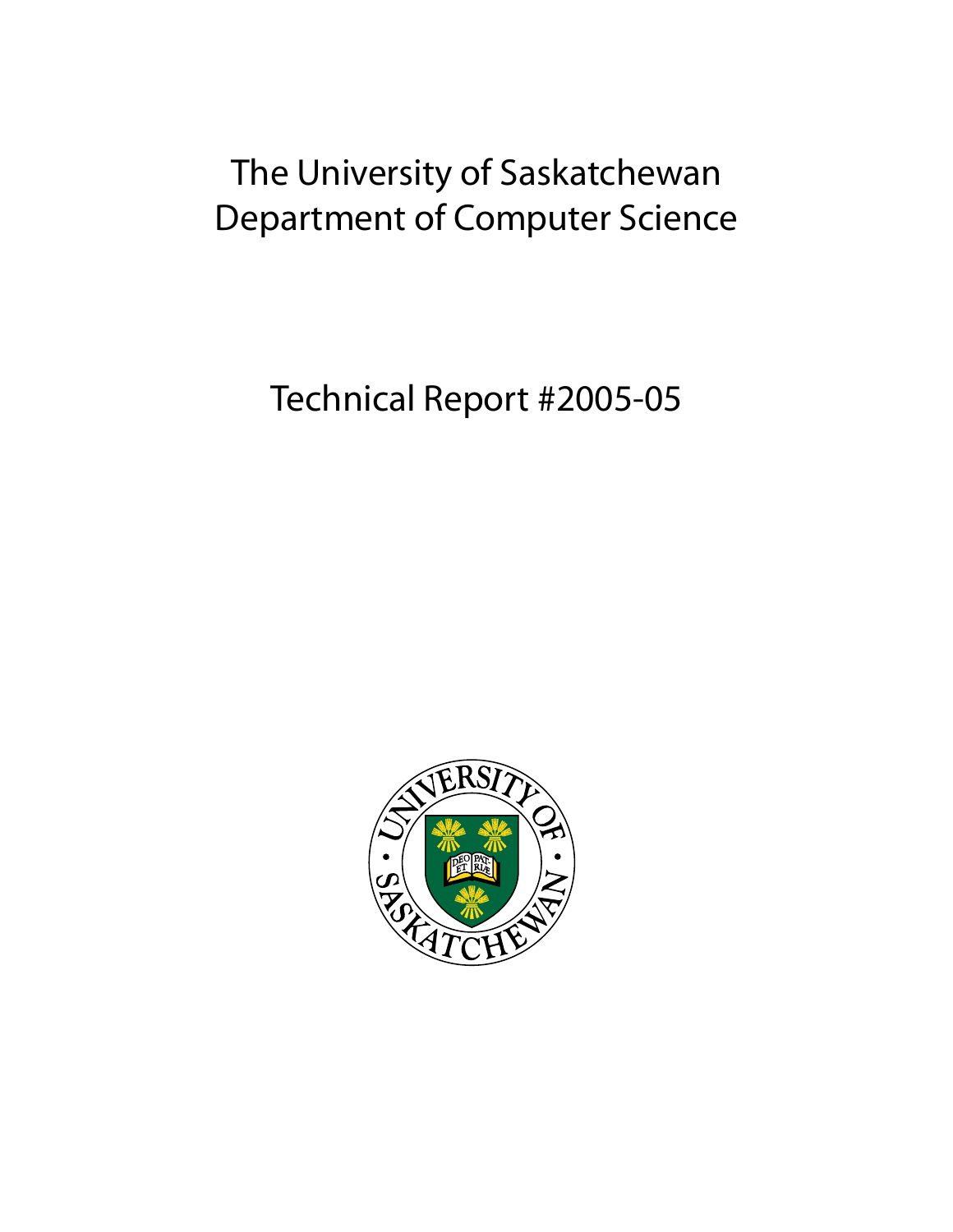# Two Uses for Updating the Partial Singular Value Decomposition in Latent Semantic Indexing

Jane E. Tougas<sup>1</sup>

Faculty of Computer Science, Dalhousie University, Halifax, NS, B3H 1W5, Canada

Raymond J. Spiteri <sup>2</sup>

Department of Computer Science, University of Saskatchewan, Saskatoon, SK, S7N 5C9, Canada

#### Abstract

Latent Semantic Indexing (LSI) is an information retrieval (IR) method that connects IR with numerical linear algebra by representing a dataset as a term-document matrix. Because of the tremendous size of modern databases, such matrices can be very large. The partial singular value decomposition (PSVD) is a matrix factorization that captures the salient features of a matrix, while using much less storage. We look at two challenges posed by this PSVD data compression process in LSI. Traditional methods of computing the PSVD are very expensive; most of the processing time in LSI is spent in calculating the PSVD of the term-document matrix. Thus, the first challenge is calculating the PSVD efficiently, in terms of computational and memory requirements. The second challenge is efficiently updating the PSVD when the matrix is altered slightly. In a rapidly expanding environment, such as the Internet, the term-document matrix is altered often as new documents and terms are added. Updating the PSVD of this matrix is much more efficient than recalculating it after each change. We investigate the use of the PSVD updating methods proposed by Zha and Simon (1999, SIAM J. Sci. Comput., 21, 2) to meet both of these challenges. Results are presented illustrating that updating in this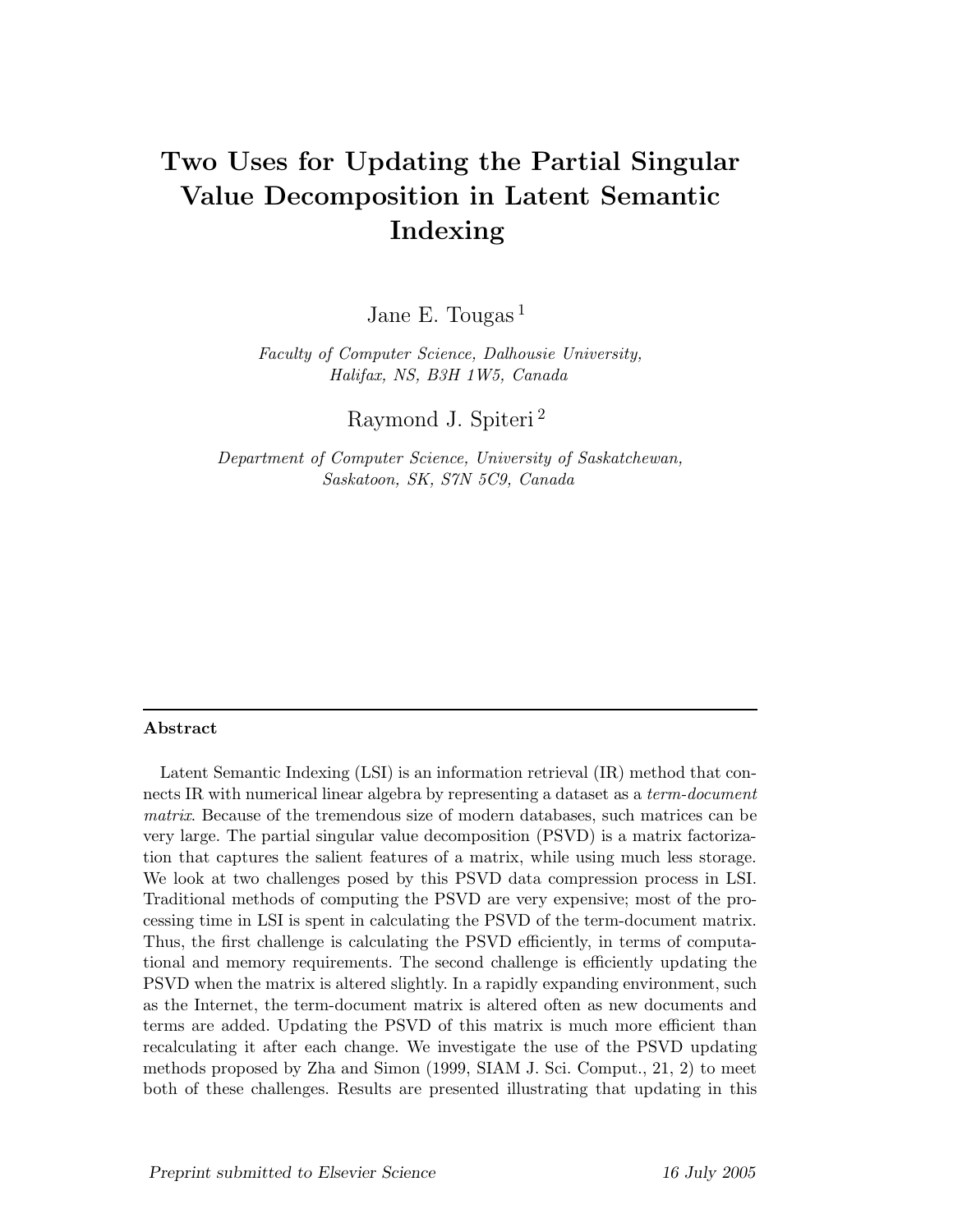manner provides tremendous savings in computation time, with little or no significant reduction in accuracy. An algorithm for iteratively computing the PSVD of a matrix using the document updating method will then be presented. This iterative method, suggested by Zha and Zhang (1999, SIAM J. Matrix Anal. Appl., 21, 2), provides a means of calculating the PSVD for matrices so large that the computation would be infeasible using traditional methods. Again, results are given showing that this method provides savings in computational time and memory resources without compromising the accuracy of the results.

Key words: partial singular value decomposition, updating, latent semantic indexing, iterative methods 1991 MSC: 15A18

# 1 Introduction

With the tremendous increase in the size of both the Internet and modern databases comes a corresponding increase in the need for efficient information retrieval (IR) methods. Latent Semantic Indexing (LSI) [7] is an IR method that relies heavily on techniques from numerical linear algebra. LSI uses a mathematical approach known as the vector-space model. The vector-space model represents a document collection as a *term-document matrix* containing a column vector for each document in the text collection and a row vector for each semantically significant term [10]. Terms that occur in most of the documents in a text collection are not considered semantically significant because they are not useful in differentiating between documents. Typically, words that occur in at least 80% of the documents are considered to be semantically insignificant stopwords; consequently they are not included in the term-document matrix [1]. Common stopwords include words such as and, a, and the. A list of 571 such English stopwords is used by the SMART retrieval system at Cornell University [6].

A term-document matrix **A** thus has t rows and d columns, where t is the number of semantically significant terms, and  $d$  is the number of documents. Each entry  $a_{ij}$  indicates the importance of term i relative to document j, where  $1 \leq i \leq t$ , and  $1 \leq j \leq d$ . The entries may simply be binary (0) if the term does not appear in the document and 1 otherwise), raw term

 $Email \; addresses: \; tougass@cs.dat.ca (Jane E. Tougas), \; spiteri@cs.usask.ca$ (Raymond J. Spiteri).

 $1$  The work of this author is supported by NSERC Canada and the Killam Foundation.

 $^2\,$  The work of this author is supported by a grant from NSERC Canada.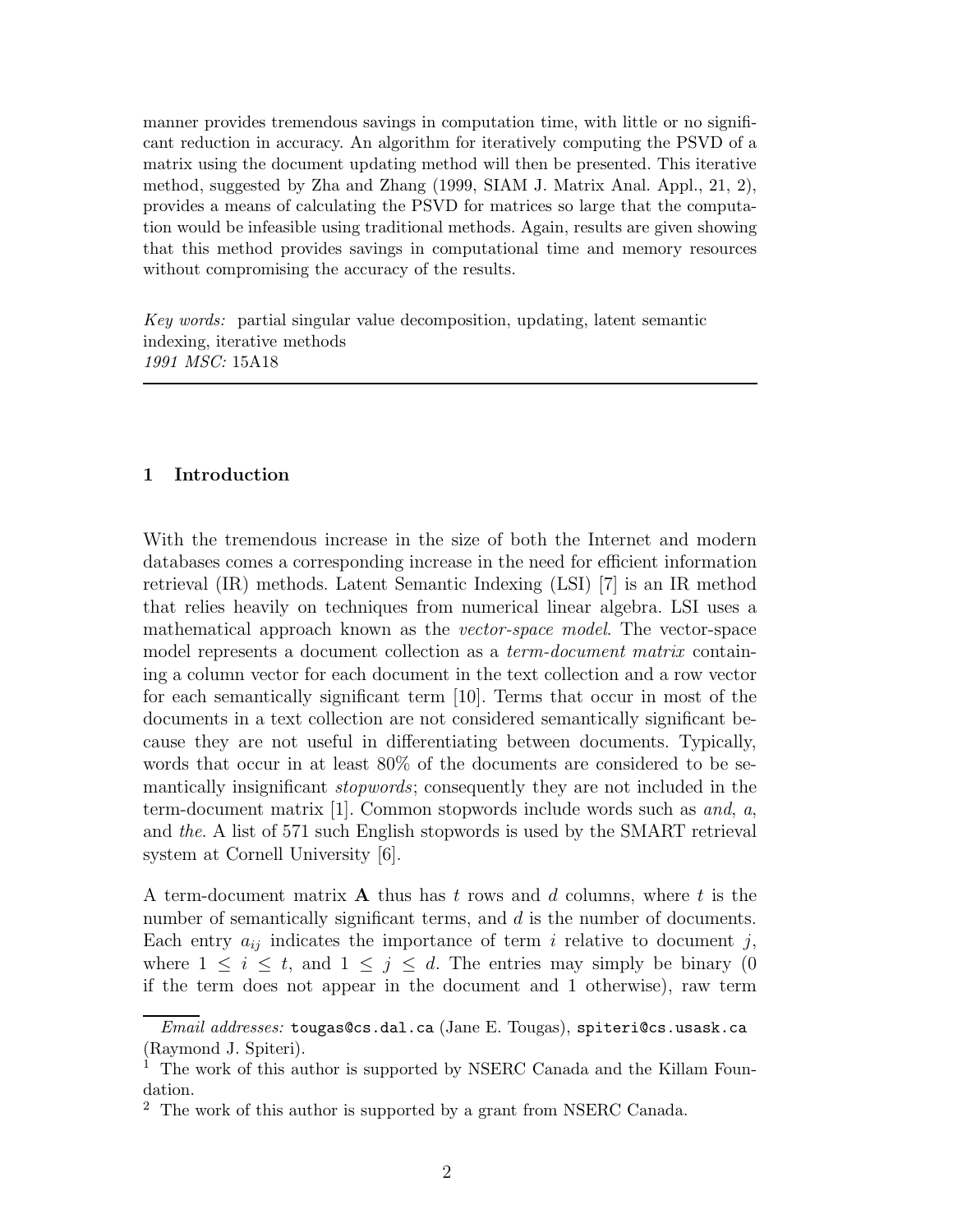frequencies (the number of times the term appears in the document), or more typically, weighted term frequencies [1], [9]. A user's query is represented as a document (column) vector using the same stopword removal and weighting scheme that have been applied to the document collection. The vectors of documents (and queries) with many terms in common will be close together in the t-dimensional vector space; conversely the vectors of documents with few terms in common will be far apart. This distance, or similarity, is typically measured using the cosine of the angle between each pair of vectors; this is known as the *cosine similarity measure* [1], [2]. The cosine of the angle between two vectors that are very close together will be large (close to 1), whereas the cosine of the angle between two vectors that are far apart will be small.

Unfortunately, the retrieval of text is complicated by the fact that many words have more than one meaning (they are *polysemous*). When a polysemous word is used in a search query, irrelevant documents about the word's other mean $ing(s)$  may be retrieved. This is known as *precision failure*. A further complication arises from the fact that many words have similar meanings (they are synonymous). When a word that has a synonym is used in a search query, relevant documents containing a synonym, but not the specific word used in the query, may be overlooked. This is known as recall failure. LSI uses a matrix factorization method known as the partial singular value decomposition (PSVD) to reduce the problems of recall and precision failure. Using the PSVD, the data in the term-document matrix are projected into a lowerdimensional vector space. This has the effect of removing noise (caused by factors such as synonymy and polysemy) from the data and giving a better representation of the text collection. Query vectors are also projected into the lower-dimensional space using the PSVD. Although research indicates that LSI is more successful in dealing with the problems caused by synonymy than those caused by polysemy [7], this does not detract from the importance of LSI in IR. LSI retrieves the documents that are most similar to a search query (those closest to the query in the vector space), even if the documents do not contain all (or any) of the terms contained in the query.

Although using the PSVD to project the term-document matrix into a lowerdimensional space has the benefit of removing noise from the data, it has the drawback of being computationally expensive. In fact, even using the most advanced numerical linear algebra techniques, the majority of the processing time in LSI is taken up with computing the PSVD [3], [4]. With a dynamic medium such as the Internet, the term-document matrix undergoes frequent changes as new documents and terms are added. Given the potentially huge size of such term-document matrices, recomputing the PSVD each time the term-document matrix is altered can be prohibitively expensive. Traditionally, a method known as *folding-in* has been used to modify the PSVD when recomputing it is too costly. Unfortunately, although the folding-in method is much faster than recomputing the PSVD, it may result in a significant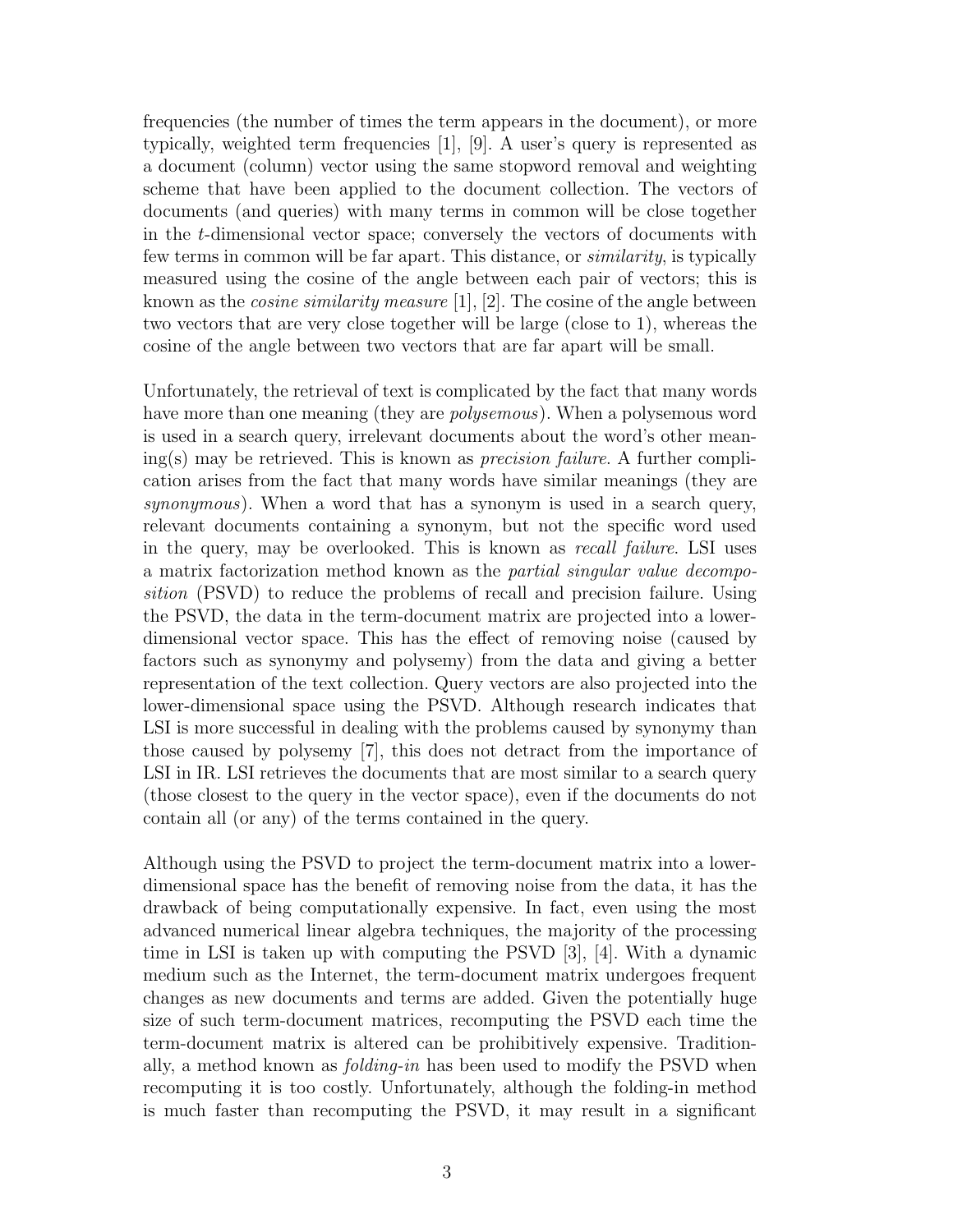degradation of retrieval performance [4], [13]. A more recent and more accurate approach is to *update* the PSVD using updating algorithms introduced by Zha and Simon [13]. Updating the PSVD is a compromise between recomputing the PSVD and folding-in: although the updating method is slower than the folding-in method, it is much faster than recomputing the PSVD, and yet it does not significantly degrade retrieval performance the way the folding-in method may. Although updating methods have also been proposed by O'Brien [8] and Berry, Dumais, and O'Brien [4], Zha and Simon have shown that these methods give inferior results when compared to the methods they introduce in [13]. In the absence of roundoff errors, the updating procedure of [13] produces the exact PSVD of the updated matrix. In practice roundoff errors do affect the results. However, these did not result in a significant change in the performance of LSI in a number of experiments that we have carried out [11].

The purpose of this paper is not only to show that updating the PSVD has definite advantages over recomputing the PSVD or using the folding-in method, but also to show that the updating method may be used to compute the PSVD of a matrix [14]. This is an especially important technique for the case in which the matrix is so large that memory constraints may prohibit the use of traditional PSVD methods.

The remainder of the paper proceeds as follows. Section 2 presents background material on the PSVD and the folding-in method, Section 3 describes the algorithms for the updating method, and Section 4 gives experimental results comparing the methods of recomputing the PSVD, folding-in, and updating the PSVD. Section 5 discusses the use of the updating method to compute the PSVD, Section 6 presents results of experiments using the updating method to compute the PSVD, and Section 7 presents our conclusions.

# 2 Background

# 2.1 SVD and PSVD

In order to understand the PSVD, it is helpful to first understand the *sin*gular value decomposition (SVD). The SVD is a matrix factorization that in various senses captures the most important characteristics of a matrix. Given a matrix **A** with t rows and d columns, its SVD has the form  $A = U\Sigma V^{T}$ , where  $U$  is an orthogonal matrix with t rows and columns, and  $V$  is an orthogonal matrix with  $d$  rows and columns. U and V contain the left and right singular vectors of  $\bf{A}$  respectively. When  $\bf{A}$  is a term-document matrix, the left singular vectors represent the term vectors, and the right singular vectors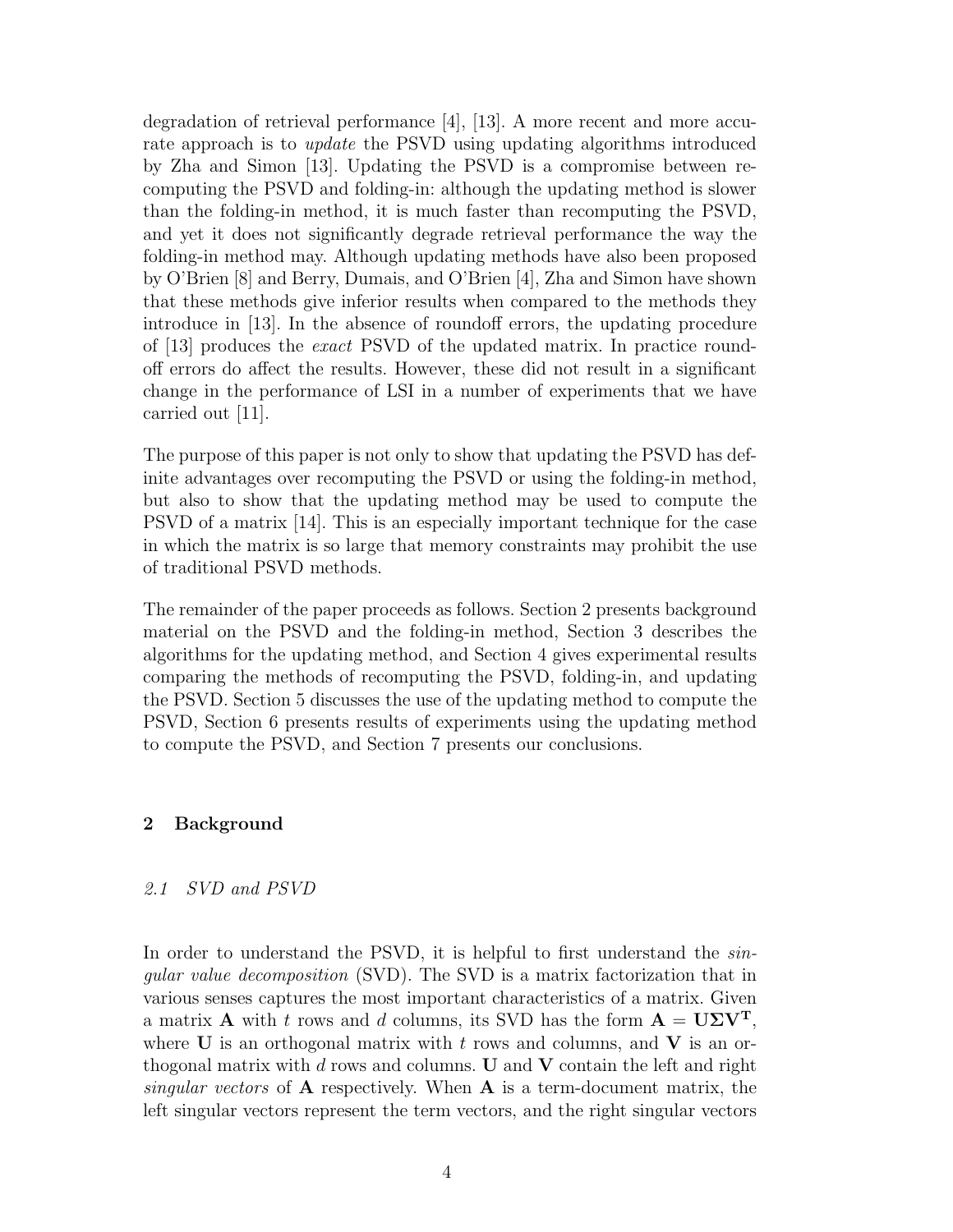represent the document vectors. The matrix  $\Sigma$  has non-zero entries only on the diagonal, although not all diagonal entries are necessarily non-zero. These diagonal entries are the *singular values* of  $\bf{A}$ . The singular values are in nonincreasing order, and are denoted  $\sigma_j$ , for  $j = 1, 2, \ldots$ , min  $(t, d)$ . The number of non-zero singular values is the rank,  $r$  of the matrix. See Figure 1 for a schematic depiction of the SVD.



Fig. 1. The SVD of A

An alternative way to represent the SVD of a matrix is as the sum of  $r$  rank-one matrices  $\mathbf{A} = \sum_{j=1}^r \sigma_j \mathbf{u}_j \mathbf{v}_j^T$ , where  $\mathbf{u}_j$  and  $\mathbf{v}_j$  are the *jth* columns of matrices U and V, respectively. This representation of the SVD allows the formation of optimal lower-rank approximations of A. These lower-rank approximations are optimal in the sense that for a given rank k, where  $0 \leq k \leq r$ , there is no matrix of rank at most  $k$  that is closer to  $A$  as measured in the 2-norm or the Frobenius norm; see, e.g., [12]. Let matrices  $U_k$  and  $V_k$  be the first k columns of U and V respectively, and let matrix  $\Sigma_k$  be the leading submatrix of  $\Sigma$  with k rows and k columns. Then  $\mathbf{A}_k = \mathbf{U}_k \Sigma_k \mathbf{V}_k^T$  is the optimal approximation (of rank at most k) of  $A$ . This is the partial SVD (PSVD) of  $A$ ; see Figure 2. This approximation can be used to reduce the dimension of the term-document matrix, while eliciting the underlying structure of the data. In LSI, the effect of this dimensional reduction on the data is a muting of the noise caused by synonymy and an enhancing of the latent patterns that indicate semantically similar terms. This means that  $\mathbf{A}_k$  can actually be a better representation of the data than the original term-document matrix. Note that in LSI, it is not necessary to explicitly form  $\mathbf{A}_k$ ; the matrices  $\mathbf{U}_k$ ,  $\Sigma_k$ , and  $\mathbf{V}_k$ are used instead. The optimal number of dimensions  $k$  (singular values and corresponding singular vectors) to keep in the reduced term-document matrix varies, but experiments indicate that between 100 and 300 give the best results [4]. This tremendous dimensional reduction demonstrates the power of the PSVD as a method of data compression.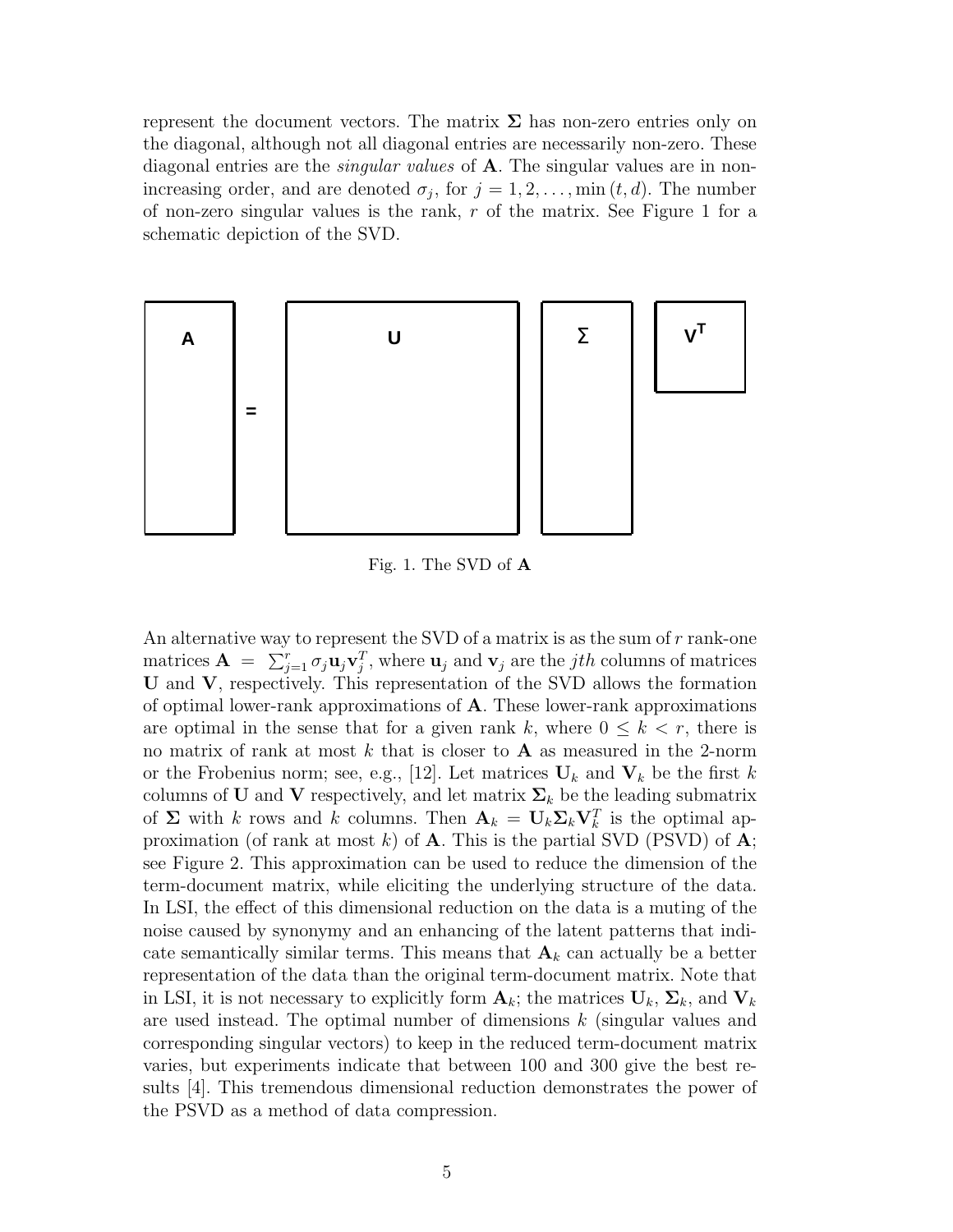

Fig. 2. The PSVD of A

2.2 Recomputing and Folding-in

Let  $\mathbf{D} \in \mathbb{R}^{t \times p}$  contain p document vectors to be appended to the termdocument matrix **A**, and let  $\mathbf{A}_k = \mathbf{U}_k \mathbf{\Sigma}_k \mathbf{V}_k^T$  be the PSVD of **A**. The recomputing method simply recalculates the PSVD of the term-document matrix from scratch each time changes are made to the matrix. Although this is very accurate, it is also very expensive.

The folding-in method is computationally inexpensive compared to recomputing the PSVD. The folding-in method projects new documents into the lower-dimensional vector space by performing a matrix multiplication,  $D_k =$  $\mathbf{D}^T \mathbf{U}_k \mathbf{\Sigma}_k^{-1}$ , and then appending the result,  $\mathbf{D}_k \in \mathbb{R}^{t \times p}$ , to the bottom of matrix  $V_k$ . This gives the modified matrix  $\hat{V}_k \in \Re^{(d+p)\times k}$ . Note that matrices  $U_k$  and  $\Sigma_k$  are not changed with this method. This means that as more and more documents are folded in, the representation of the dataset becomes less and less accurate.

The folding-in method projects new terms into a lower-dimensional vector space in a similar fashion. Let  $\mathbf{T} \in \mathbb{R}^{q \times d}$  contain q term (row) vectors to be appended to the term-document matrix A. The folding-in method projects the new terms into the lower-dimensional vector space by performing a matrix multiplication  $\mathbf{T}_k = \mathbf{T} \mathbf{V}_k \mathbf{\Sigma}_k^{-1}$ , and then appending the result,  $\mathbf{T}_k \in \mathbb{R}^{q \times k}$ , to the bottom of  $\mathbf{U}_k$ . This gives the modified matrix  $\hat{\mathbf{U}}_k \in \mathbb{R}^{(t+p)\times k}$ . As with the folding-in of documents, matrices  $V_k$  and  $\Sigma_k$  are not changed.

# 3 Updating the PSVD

Zha and Simon's method for updating the PSVD [13] of a term-document matrix is more complicated and more computationally expensive than the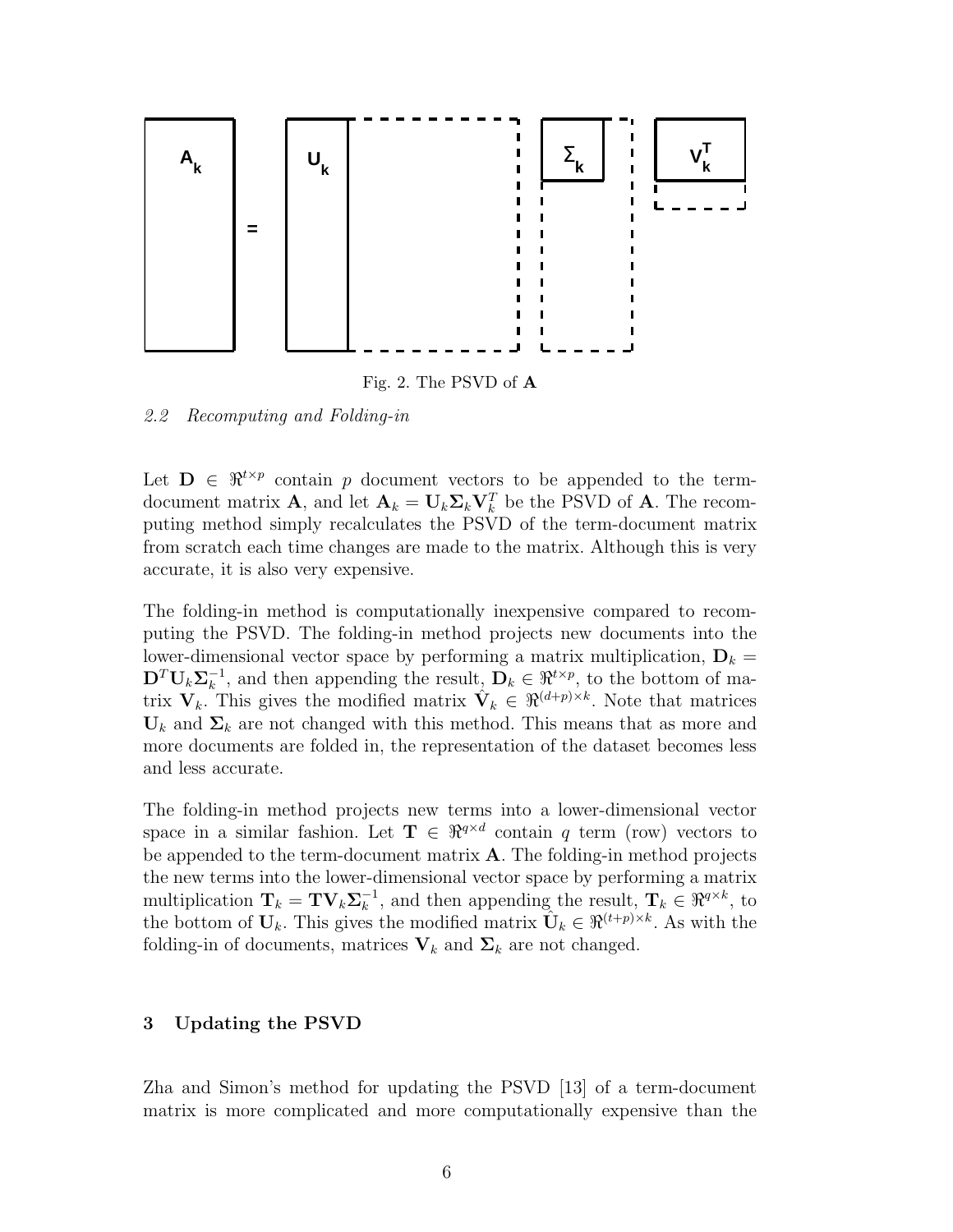folding-in method. However, in the absence of round-off error, this updating gives the exact PSVD of the modified term-document matrix [13]. Moreover, it is much less computationally intense than recomputing the PSVD anew. Although each update requires both a QR-factorization and an SVD calculation, both of these computations are performed on relatively small intermediate matrices (determined by the size of  $k$ ). These calculations are thus relatively inexpensive, especially compared to recomputing the PSVD of the entire matrix.

A typical scenario for using the updating methods in LSI is that first, new documents are added to the document collection, and the PSVD of the termdocument matrix is updated to reflect the addition of these documents. If the addition of these documents increases the number of terms, the PSVD of the term-document matrix is then updated to reflect the addition of the new terms. If the addition of these new documents and terms affects the weights in the term-document matrix, then as a final step, the PSVD of the term-document matrix is updated to reflect the corresponding changes to the term-weights. Sections 3.1–3.3 detail each of these updating algorithms [13] in turn. In each case, let  $I_n$  represent the identity matrix of dimension  $n \times n$ , and let  $\mathbf{A}_k = \mathbf{U}_k \mathbf{\Sigma}_k \mathbf{V}_k$  be the rank-k PSVD of the term-document matrix **A** of dimension  $t \times d$ .

# 3.1 Updating when Documents are added to the Term-document Matrix

Assume that there are  $p$  documents to be appended to an existing termdocument matrix  $\mathbf{A} \in \mathbb{R}^{t \times d}$ . Let  $\mathbf{D} \in \mathbb{R}^{t \times p}$  be the term-document matrix containing these document vectors. The following method updates the PSVD of **A** to give the PSVD of **A**, where  $A = [A, D]$  is the updated term-document matrix.

Let  $\hat{\mathbf{D}} \in \mathbb{R}^{t \times p}$  be defined by  $\hat{\mathbf{D}} = (\mathbf{I}_t - \mathbf{U}_k \mathbf{U}_k^T) \mathbf{D}$ , and then form the (reduced) QR decomposition of  $\hat{\mathbf{D}}$  such that  $\mathbf{Q}_{\mathbf{D}}\mathbf{R}_{\mathbf{D}} = \hat{\mathbf{D}}$ . Recall that with such a decomposition,  $\mathbf{Q}_{\mathbf{D}} \in \mathbb{R}^{t \times p}$  has orthogonal columns, and  $\mathbf{R}_{\mathbf{D}} \in \mathbb{R}^{p \times p}$  is upper triangular. Then,

$$
\tilde{\mathbf{A}} = [\mathbf{A}, \mathbf{D}] \approx [\mathbf{A}_k, \mathbf{D}] = [\mathbf{U}_k, \mathbf{Q}_{\mathbf{D}}] \begin{bmatrix} \Sigma_k & \mathbf{U}_k^T \mathbf{D} \\ \mathbf{0} & \mathbf{R}_{\mathbf{D}} \end{bmatrix} \begin{bmatrix} \mathbf{V}_k^T & \mathbf{0} \\ \mathbf{0} & \mathbf{I}_p \end{bmatrix}.
$$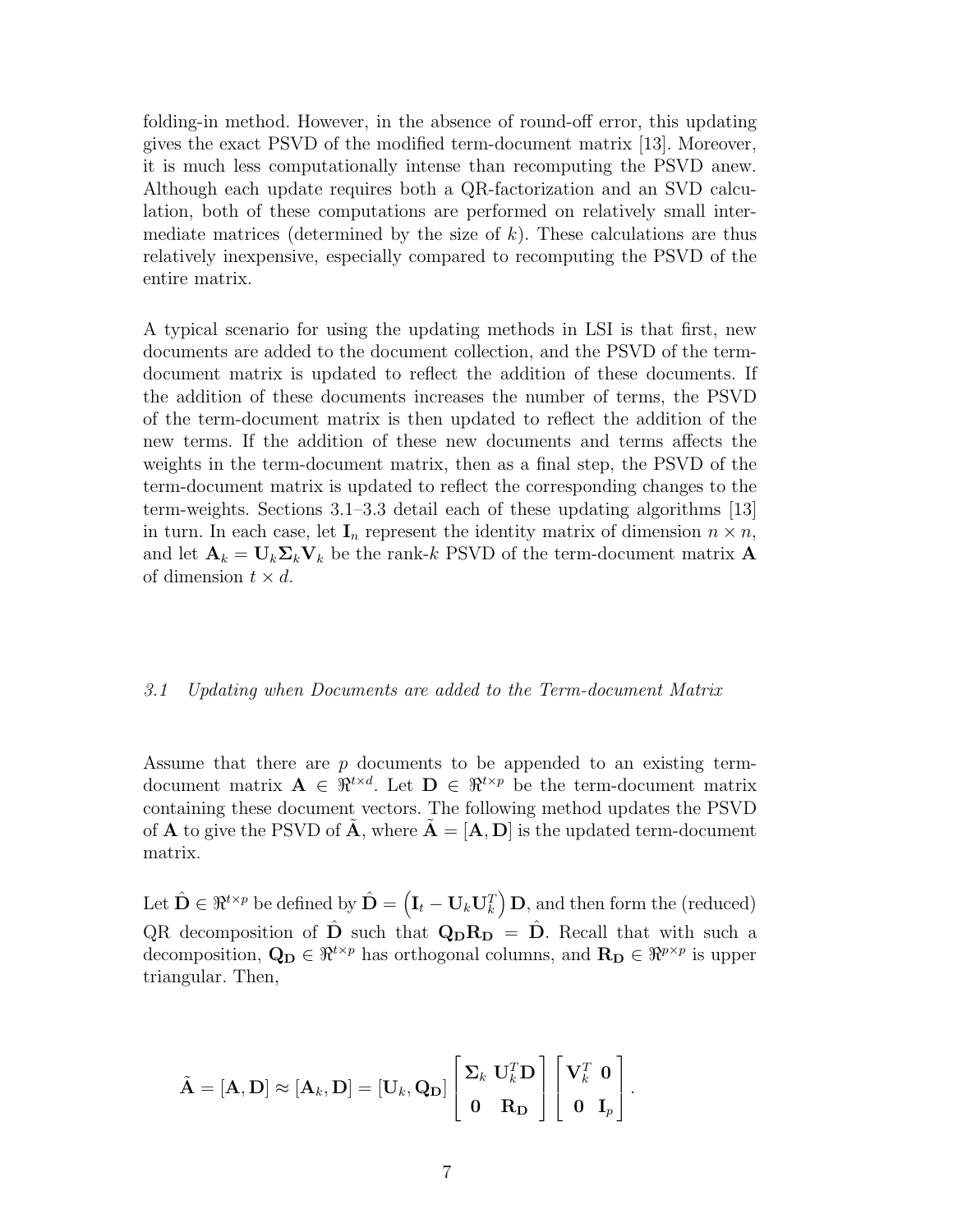Let 
$$
\hat{\mathbf{A}} \in \mathbb{R}^{(k+p)\times (k+p)}
$$
 be defined by  $\hat{\mathbf{A}} = \begin{bmatrix} \Sigma_k & \mathbf{U}_k^T \mathbf{D} \\ \mathbf{0} & \mathbf{R} \mathbf{D} \end{bmatrix}$ .

Now form the SVD of  $\hat{A}$ , and partition it to give

$$
\hat{\mathbf{A}} = \begin{bmatrix} \hat{\mathbf{U}}_k, \hat{\mathbf{U}}_p \end{bmatrix} \begin{bmatrix} \hat{\mathbf{\Sigma}}_k & \mathbf{0} \\ \mathbf{0} & \hat{\mathbf{\Sigma}}_p \end{bmatrix} \begin{bmatrix} \hat{\mathbf{V}}_k, \hat{\mathbf{V}}_p \end{bmatrix}^T,
$$

where  $\hat{\mathbf{U}}_k \in \mathbb{R}^{(k+p)\times k}$ ,  $\hat{\mathbf{U}}_p \in \mathbb{R}^{(k+p)\times p}$ ,  $\hat{\mathbf{\Sigma}}_k \in \mathbb{R}^{k\times k}$ ,  $\hat{\mathbf{\Sigma}}_p \in \mathbb{R}^{p\times p}$ ,  $\hat{\mathbf{V}}_k \in \mathbb{R}^{(k+p)\times k}$ , and  $\hat{\mathbf{V}}_p \in \Re^{(k+p)\times p}$ .

Then the rank-k PSVD of the updated term-document matrix  $\tilde{\mathbf{A}} = [\mathbf{A}, \mathbf{D}]$  is

.

$$
\tilde{\textbf{A}}_k = \left( \left[ \textbf{U}_k, \textbf{Q}_{\textbf{D}} \right] \hat{\textbf{U}}_k \right) \hat{\boldsymbol{\Sigma}}_k \left( \left[ \begin{matrix} \textbf{V}_k & \textbf{0} \\ \textbf{0} & \textbf{I}_p \end{matrix} \right] \hat{\textbf{V}}_k \right)^T
$$

#### 3.2 Updating when Terms are added to the Term-document Matrix

Assume that there are  $q$  terms to be appended to an existing term-document matrix  $\mathbf{A} \in \mathbb{R}^{t \times d}$ . Let  $\mathbf{T} \in \mathbb{R}^{q \times d}$  be the term-document matrix containing these term (row) vectors. The following method updates the PSVD of A to give the PSVD of  $A$ , where

$$
\tilde{\mathbf{A}} = \begin{bmatrix} \mathbf{A} \\ \mathbf{T} \end{bmatrix}
$$
 is the updated term-document matrix.

Let  $\hat{\mathbf{T}} \in \mathbb{R}^{d \times q}$  be defined by  $\hat{\mathbf{T}} = (\mathbf{I}_d - \mathbf{V}_k \mathbf{V}_k^T) \mathbf{T}^T$ , and then form the (reduced) QR decomposition of  $\hat{\mathbf{T}}$  such that  $\mathbf{Q_T}\mathbf{R_T} = \hat{\mathbf{T}}$ . Then  $\mathbf{Q_T} \in \mathbb{R}^{d \times q}$  has orthogonal columns,  $\mathbf{R}_{\mathbf{T}} \in \mathbb{R}^{q \times q}$  is upper triangular, and

$$
\tilde{\mathbf{A}} = \begin{bmatrix} \mathbf{A} \\ \mathbf{T} \end{bmatrix} \approx \begin{bmatrix} \mathbf{A}_k \\ \mathbf{T} \end{bmatrix} = \begin{bmatrix} \mathbf{U}_k & \mathbf{0} \\ \mathbf{0} & \mathbf{I}_q \end{bmatrix} \begin{bmatrix} \mathbf{\Sigma}_k & \mathbf{0} \\ \mathbf{TV}_k & \mathbf{R}_{\mathbf{T}}^T \end{bmatrix} [\mathbf{V}_k, \mathbf{Q}_{\mathbf{T}}]^T.
$$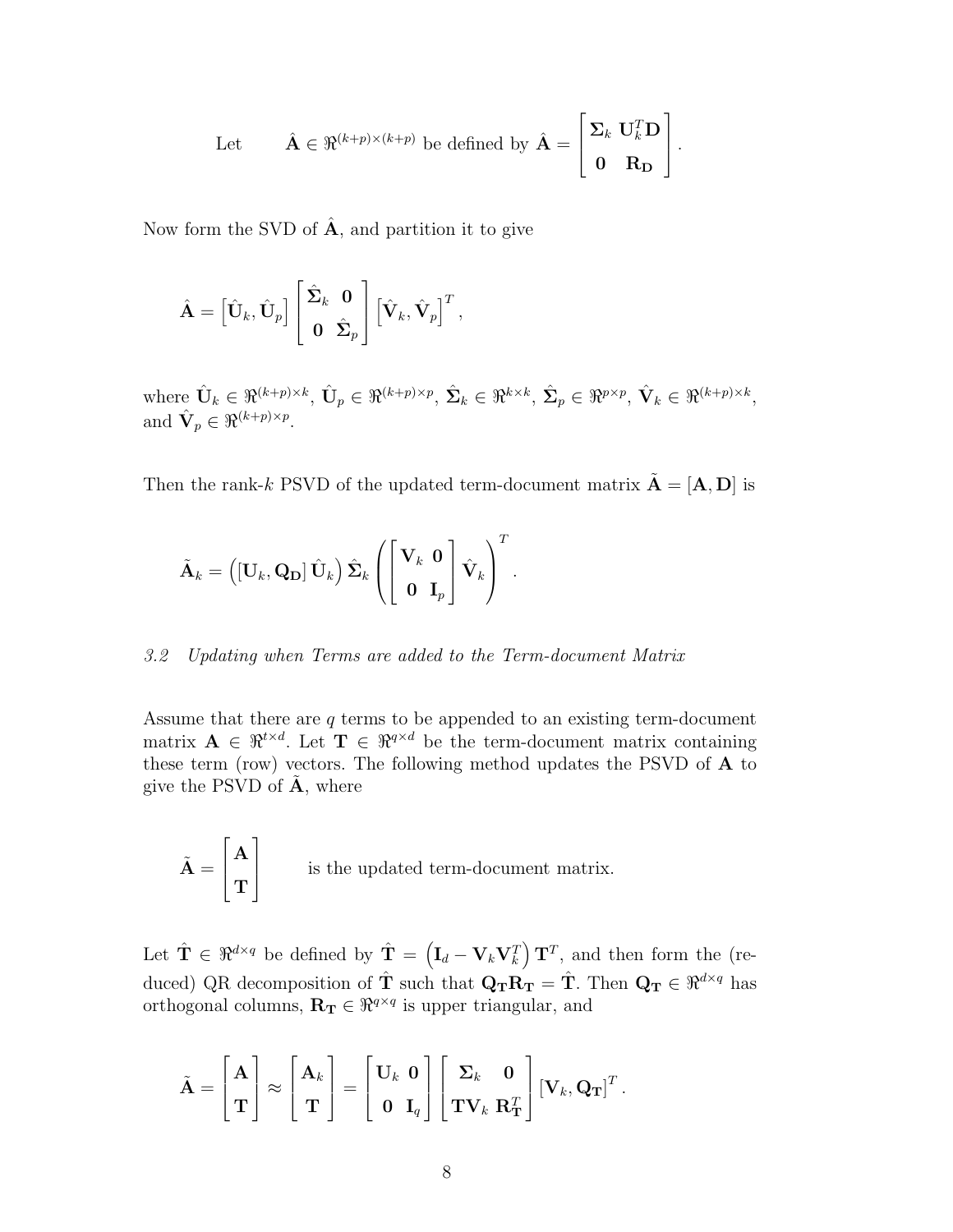Let 
$$
\hat{\mathbf{A}} \in \Re^{(k+q)\times(k+q)}
$$
 be defined by  $\hat{\mathbf{A}} = \hat{\mathbf{A}} = \begin{bmatrix} \Sigma_k & \mathbf{0} \\ \mathbf{T} \mathbf{V}_k & \mathbf{R}_\mathbf{T}^T \end{bmatrix}$ .

Now form the SVD of  $\bf{A}$ , and partition it to give

$$
\hat{\textbf{A}} = \begin{bmatrix} \bar{\textbf{U}}_k, \bar{\textbf{U}}_q \end{bmatrix} \begin{bmatrix} \bar{\boldsymbol{\Sigma}}_k & \textbf{0} \\ \textbf{0} & \bar{\boldsymbol{\Sigma}}_q \end{bmatrix} \begin{bmatrix} \bar{\textbf{V}}_k, \bar{\textbf{V}}_q \end{bmatrix}^T,
$$

where  $\bar{\mathbf{U}}_k \in \mathbb{R}^{(k+q)\times k}$ ,  $\bar{\mathbf{U}}_q \in \mathbb{R}^{(k+q)\times q}$ ,  $\bar{\mathbf{\Sigma}}_k \in \mathbb{R}^{k\times k}$ ,  $\bar{\mathbf{\Sigma}}_q \in \mathbb{R}^{q\times q}$ ,  $\bar{\mathbf{V}}_k \in \mathbb{R}^{(k+q)\times k}$ , and  $\bar{\mathbf{V}}_q \in \Re^{(k+q)\times q}$ .

Then the rank-k PSVD of the updated term-document matrix

$$
\tilde{\mathbf{A}} = \begin{bmatrix} \mathbf{A} \\ \mathbf{T} \end{bmatrix} \quad \text{is} \quad \hat{\mathbf{A}}_k = \left( \begin{bmatrix} \mathbf{U}_k & \mathbf{0} \\ \mathbf{0} & \mathbf{I}_q \end{bmatrix} \bar{\mathbf{U}}_k \right) \bar{\mathbf{\Sigma}}_k \left( \begin{bmatrix} \mathbf{V}_k, \mathbf{Q_T} \end{bmatrix} \bar{\mathbf{V}}_k \right)^T.
$$

#### 3.3 Updating Term-weights in the Term-document Matrix

Assume that there are s terms whose weights need to be adjusted in an existing term-document matrix  $\mathbf{A} \in \mathbb{R}^{t \times d}$ . Let  $\mathbf{S} \in \mathbb{R}^{t \times s}$  be the *selection* matrix. A selection matrix has a column for each term whose weight must be modified: each column has one entry which is 1 (to select the term), and all other entries 0. For example if term i is represented by column j, then the entry  $s_{ij}$  will be 1, and all other entries in column j will be 0. Let  $\mathbf{W} \in \mathbb{R}^{d \times s}$  be the matrix such that each column  $w_i$  contains the difference between the old term weights and the new term weights for the term  $i$ . The following method updates the PSVD of **A** to give the PSVD of  $\tilde{A}$ , where  $\tilde{A} = A + SW<sup>T</sup>$  is the adjusted term-document matrix.

To begin, let  $\hat{\mathbf{S}} \in \mathbb{R}^{t \times s}$  be defined by  $\hat{\mathbf{S}} = \left(\mathbf{I}_t - \mathbf{U}_k \mathbf{U}_k^T\right) \mathbf{S}$ , and let  $\hat{\mathbf{W}} \in \mathbb{R}^{d \times s}$  be defined by  $\hat{\mathbf{W}} = (\mathbf{I}_d - \mathbf{V}_k \mathbf{V}_k^T) \mathbf{W}$ . Now form the (reduced) QR decomposition of  $\hat{S}$  such that  $Q_S R_S = \hat{S}$ . Then,  $Q_S \in \Re^{t \times s}$  has orthogonal columns, and  $\mathbf{R}_{\mathbf{S}} \in \mathbb{R}^{s \times s}$  is upper triangular. Also form the (reduced) QR decomposition of  $\hat{\mathbf{W}}$  such that  $\mathbf{Q}_{\mathbf{W}}\mathbf{R}_{\mathbf{W}} = \hat{\mathbf{W}}$ . Then  $\mathbf{Q}_{\mathbf{W}} \in \mathbb{R}^{d \times s}$  has orthogonal columns, and  $\mathbf{R_W} \in \mathbb{R}^{s \times s}$  is upper triangular. Using these decompositions,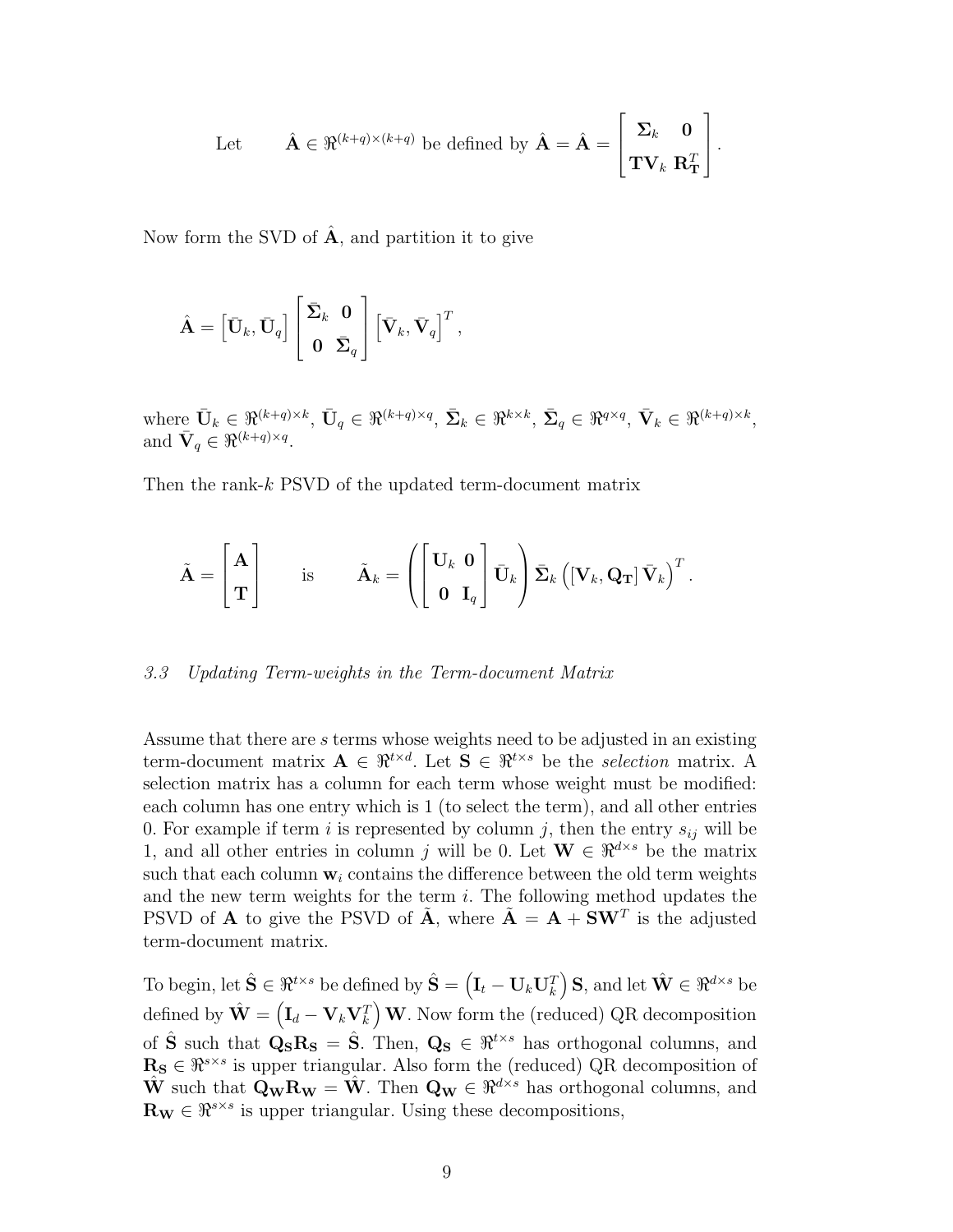$$
\tilde{\mathbf{A}} = \mathbf{A} + \mathbf{S}\mathbf{W}^T
$$
\n
$$
\approx \mathbf{A}_k + \mathbf{S}\mathbf{W}^T = [\mathbf{U}_k, \mathbf{Q}_\mathbf{S}] \left( \begin{bmatrix} \mathbf{\Sigma}_k & \mathbf{0} \\ \mathbf{0} & \mathbf{0} \end{bmatrix} + \begin{bmatrix} \mathbf{U}_k^T \mathbf{S} \\ \mathbf{R}_\mathbf{S} \end{bmatrix} \begin{bmatrix} \mathbf{V}_k^T \mathbf{W} \\ \mathbf{R}_\mathbf{W} \end{bmatrix}^T \right) [\mathbf{V}_k, \mathbf{Q}_\mathbf{W}]^T.
$$

Let 
$$
\hat{\mathbf{A}} \in \mathbb{R}^{(k+s)\times (k+q)}
$$
 be defined by  $\hat{\mathbf{A}} = \begin{bmatrix} \Sigma_k & \mathbf{0} \\ \mathbf{0} & \mathbf{0} \end{bmatrix} + \begin{bmatrix} \mathbf{U}_k^T \mathbf{S} \\ \mathbf{R}_\mathbf{S} \end{bmatrix} \begin{bmatrix} \mathbf{V}_k^T \mathbf{W} \\ \mathbf{R}_\mathbf{W} \end{bmatrix}^T$ 

.

Now form the SVD of  $\hat{A}$ , and partition it to give

$$
\hat{\mathbf{A}} = \begin{bmatrix} \tilde{\mathbf{U}}_k, \tilde{\mathbf{U}}_s \end{bmatrix} \begin{bmatrix} \tilde{\boldsymbol{\Sigma}}_k & \mathbf{0} \\ \mathbf{0} & \tilde{\boldsymbol{\Sigma}}_s \end{bmatrix} \begin{bmatrix} \tilde{\mathbf{V}}_k, \tilde{\mathbf{V}}_s \end{bmatrix}^T,
$$

where  $\tilde{\mathbf{U}}_k \in \mathbb{R}^{(k+s)\times k}$ ,  $\tilde{\mathbf{U}}_s \in \mathbb{R}^{(k+s)\times s}$ ,  $\tilde{\mathbf{\Sigma}}_k \in \mathbb{R}^{k\times k}$ ,  $\tilde{\mathbf{\Sigma}}_s \in \mathbb{R}^{s\times s}$ ,  $\tilde{\mathbf{V}}_k \in \mathbb{R}^{(k+s)\times k}$ , and  $\tilde{\mathbf{V}}_s \in \Re^{(k+s)\times s}$ .

Then the rank-k PSVD of the updated term-document matrix  $\tilde{\mathbf{A}} = \mathbf{A} + \mathbf{S}\mathbf{W}^T$ is

$$
\tilde{\textbf{A}}_k = \left( \left[ \textbf{U}_k, \textbf{Q}_\textbf{S} \right] \tilde{\textbf{U}}_k \right) \tilde{\boldsymbol{\Sigma}}_k \left( \left[ \textbf{V}_k, \textbf{Q}_\textbf{W} \right] \tilde{\textbf{V}}_k \right)^T.
$$

#### 4 Experiments: Updating the PSVD

In order to illustrate the accuracy of updating the PSVD in LSI, we compare the retrieval performance of an LSI implementation using this method with two alternative methods: one that recomputes the PSVD each time new documents are added, and one that folds-in new documents. In each case, we measure both the average precision and the CPU time. In information retrieval, precision is defined as the fraction of the retrieved documents that are relevant [1]. We average this precision over the number of queries, and then average again over the 11 standard recall levels. Recall is defined as the fraction of relevant documents that has been retrieved [1]; the standard recall levels are  $0-10\%$ ,  $10-20\%$ , ...,  $90-100\%$ . The maximum precision (averaged over the number of queries) in each recall level is used to compute the average over all the levels.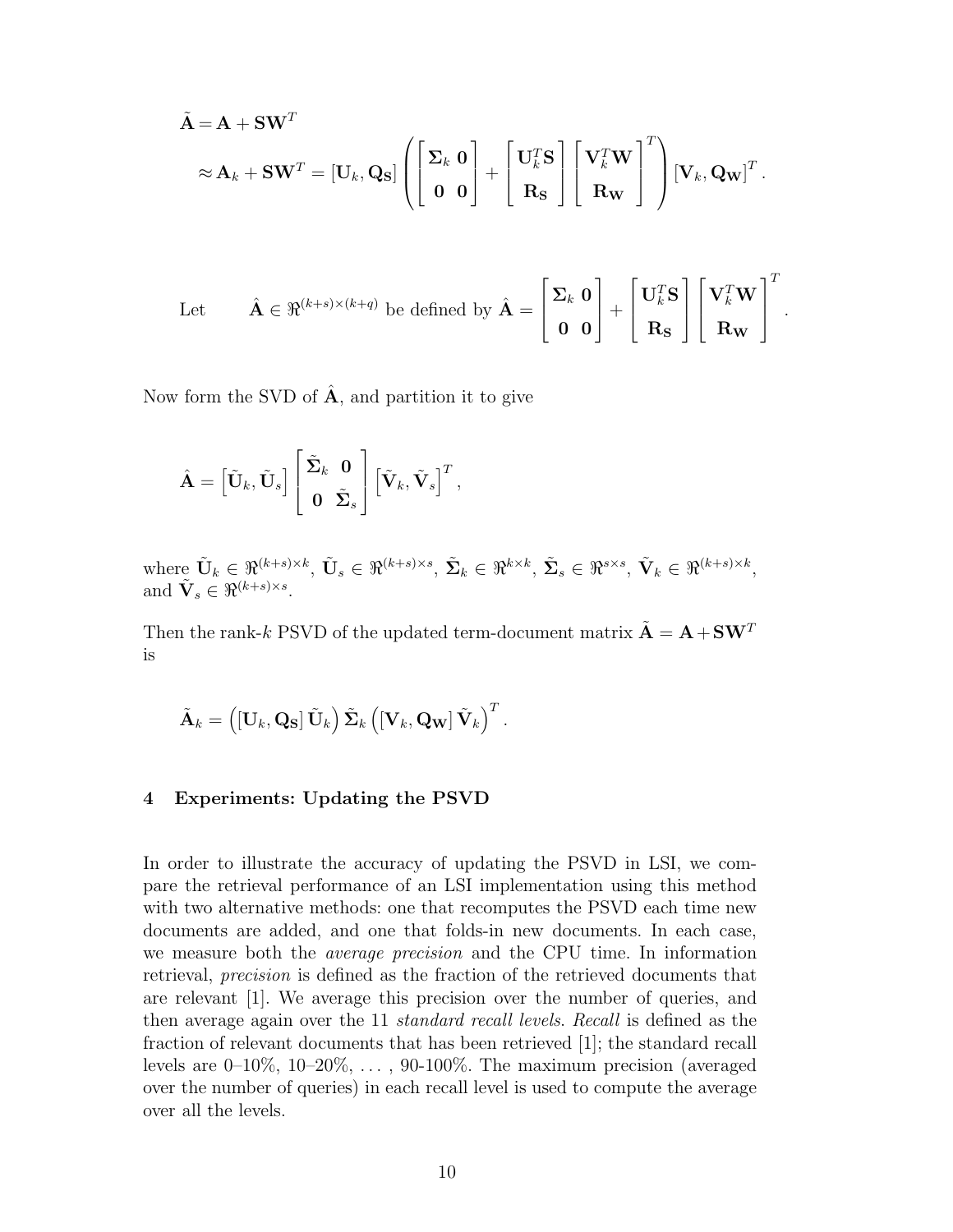For these experiments, two document collections are used. The first is the MEDLINE text collection [5], containing 1033 documents and 30 queries. Removing semantically insignificant terms and stemming the remaining terms gives a term-document matrix  $\mathbf{A}_{\text{MED}} \in \mathbb{R}^{5735 \times 1033}$ . The second text collection used is the CRANFIELD text collection [5], containing 1400 documents and 225 queries. For this collection, no stemming is done, but semantically insignificant words are removed, giving a term-document matrix  $\mathbf{A}_{\text{CRAN}} \in \mathbb{R}^{5321 \times 1400}$ . For each text collection, we use a *term frequency inverse document frequency* (tfidf) weighting scheme [1] for both the document and query vectors. The similarity measure used in each of these experiments is the cosine of the angle between query and each of the document vectors.

All of the experiments in this section are run using Matlab Release 13 on an Ultra3 SunFire V880 (Solaris 8 operating system). In each experiment, we partition the term-document matrix for the whole text collection into an initial matrix and a number of smaller submatrices. The initial matrix is incrementally enlarged by iteratively appending the submatrices, and the average precision for each method is plotted at each increment. In each case, the PSVD of the initial matrix is computed using the svds function for sparse matrices in *Matlab*. For the MEDLINE text collection we choose  $k = 125$ , and for the CRANFIELD text collection we choose  $k = 300$ , where k is the number of dimensions (singular values and corresponding left and right singular vectors) computed. For the sake of brevity, the experiments described here use only document updating. We note that similar results are produced using term updating.

# 4.1 Experiments with the MEDLINE Text Collection

Figures 3–6 illustrate the results from experiments using the MEDLINE text collection. In each case the initial term-document matrix of 5735 terms and 433 documents has 600 documents added to it. Note that the initial matrix more than doubles in size as a result of the incremental additions. Figure 3 shows the average precision at each increment when there are 120 increments of 5 documents each, simulating a dynamic environment in which frequent small changes are made to the term-document matrix. As expected, Figure 3 indicates that the average precision for the folding-in method deteriorates rapidly compared with the other methods. The average precision for the updating method does not deteriorate until the initial matrix has approximately doubled in size, and even then the deterioration is very slight. In this example, although the updating method is computationally more expensive than the folding-in method, the results are essentially as good as recomputing. Moreover, the execution time is over 120 times less than recomputing. Table 1 contains the CPU times for these experiments.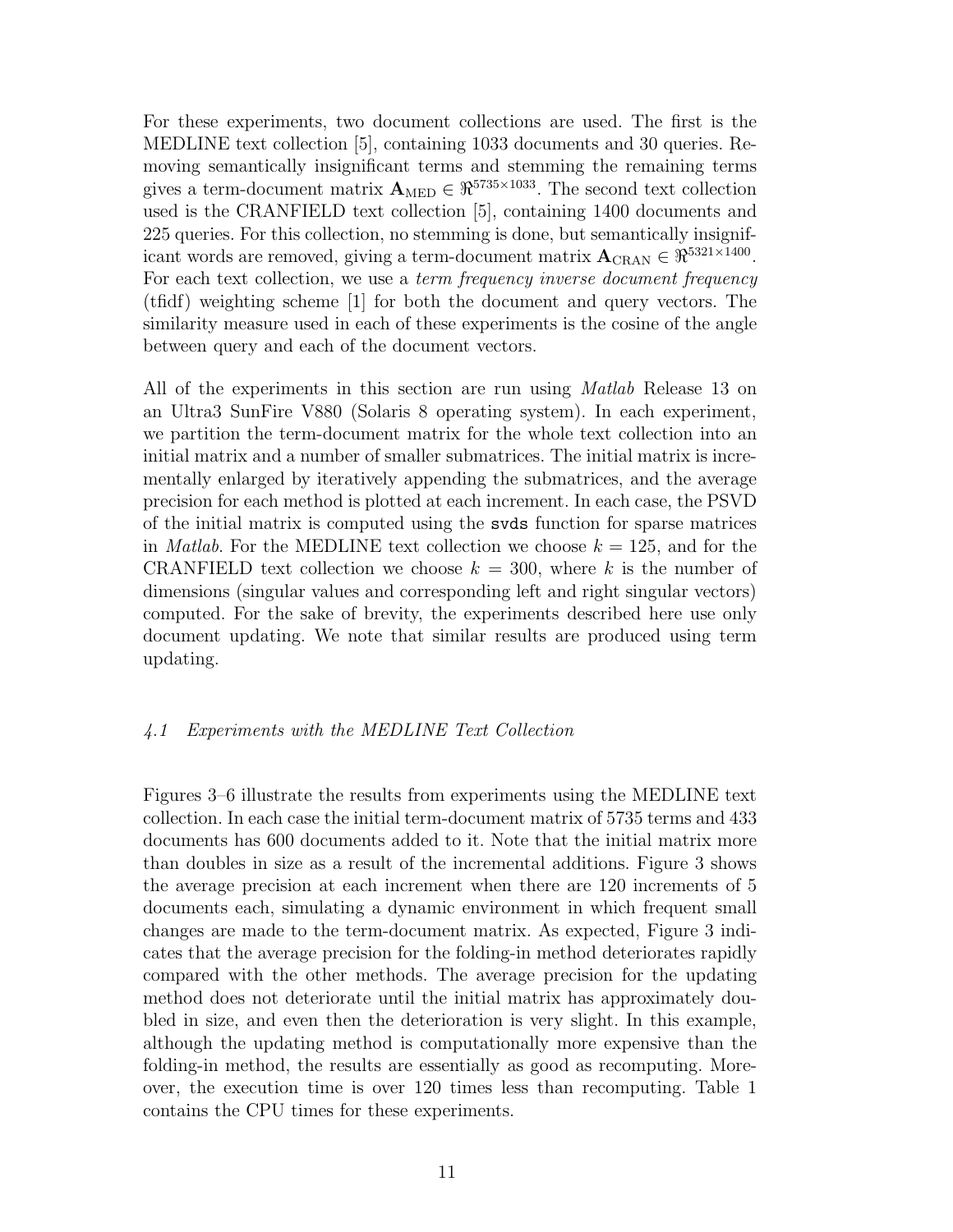Figure 4 shows the average precision at each increment for the case in which the initial term-document matrix with 433 documents has 600 documents added to it in 60 increments of 10 documents each. As in the previous experiment, Figure 4 shows that the average precision for the folding-in method deteriorates rapidly compared to the other methods. In this example the updating method gives similar results when compared to the method of recomputing the PSVD at each increment, but again using over 120 times less CPU time.

Figure 5 gives the average precision at each increment for the case in which 30 increments of 20 documents each are added to the initial matrix of 433 documents, and Figure 6 gives the average precisions for adding 15 increments of 40 documents each. As in the previous experiments, these figures show that the average precision for the folding-in method deteriorates rapidly compared to the other methods. In both cases the updating method gives similar results when compared to the method of recomputing at each increment, but the updating method requires over 100 times less CPU time than recomputing for Figures 5, and approximately 75 times less CPU time for Figure 6. See Table 1 for CPU times.

> 0.55 0.6 0.65



Average Precision verage Precisio 0.5 0.45 0.4 0.35 0.3 400 500 600 700 800 900 1000 1100 Number of Documents

Recomputing Updating Folding−in

Fig. 3. Average precisions for three methods using MEDLINE collection: 600 documents added (120 groups of 5).

Fig. 4. Average precisions for three methods using MEDLINE collection: 600 documents added (60 groups of 10).

| Method                | CPU time | CPU time                                | CPU time         | CPU time         |
|-----------------------|----------|-----------------------------------------|------------------|------------------|
|                       |          | Increments of $5 \mid$ Increments of 10 | Increments of 20 | Increments of 40 |
| Recomputing           | 12689.14 | 6708.55                                 | 2879.01          | 1444.26          |
| Updating              | 99.78    | 53.05                                   | 28.60            | 19.84            |
| Folding-in<br>T 1 1 1 | 3.04     | 1.76                                    | 0.96             | 0.59             |

Table 1

MEDLINE CPU times (seconds): 600 documents added: groups of 5, 10, 20, 40.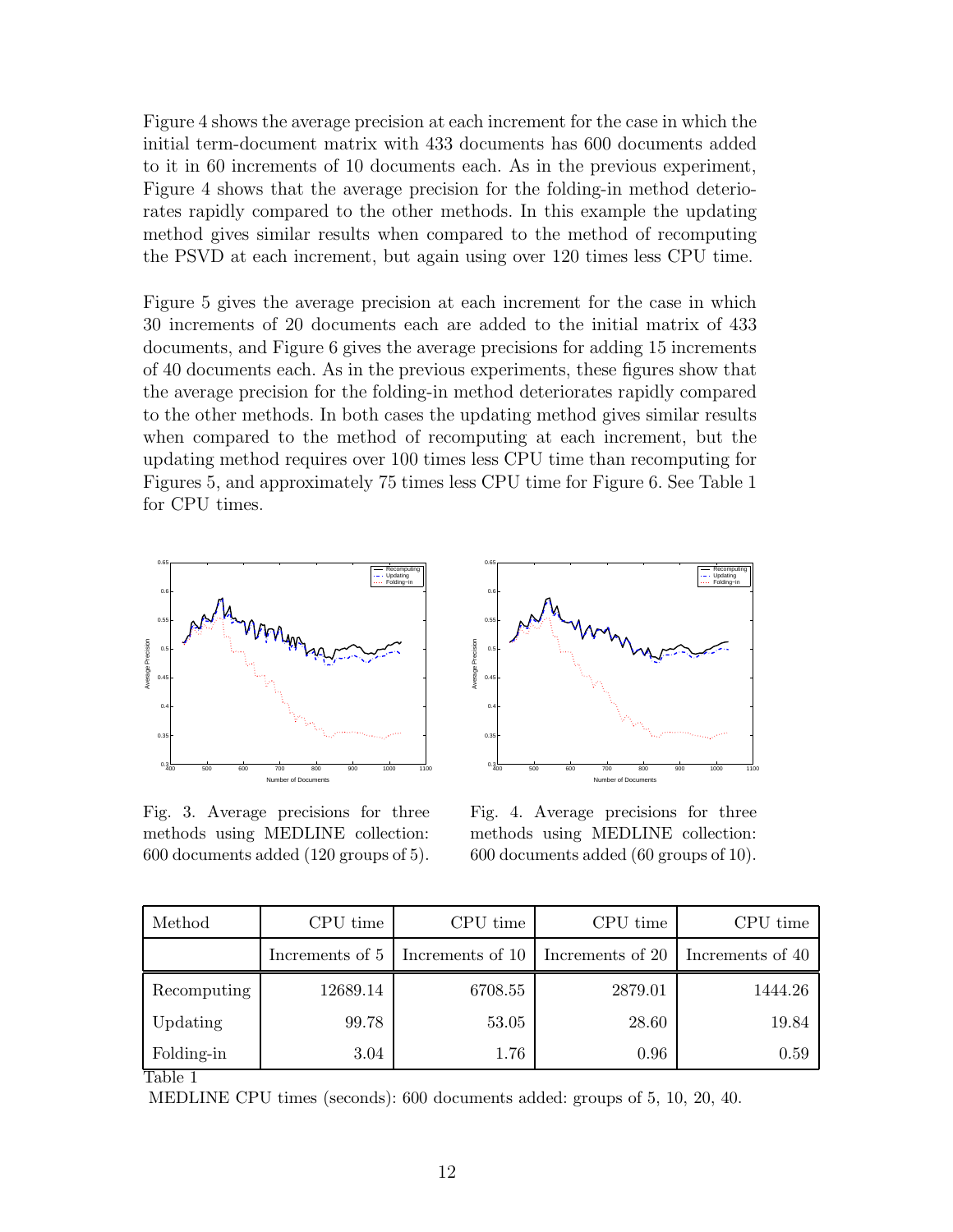



Fig. 5. Average precisions for three methods using MEDLINE collection: 600 documents added (30 groups of 20).

Fig. 6. Average precisions for three methods using MEDLINE collection: 600 documents added (15 groups of 40).

# 4.2 Experiments with the CRANFIELD Text Collection

Figures 7–10 illustrate experiments using the CRANFIELD text collection. In each case the initial term-document matrix of 5321 terms and 800 documents has 600 documents added to it. Figure 7 shows the average precision at each increment when there are 120 increments of 5 documents each. As expected, Figure 7 indicates that the average precision for the folding-in method deteriorates rapidly compared with the other methods. Although the updating method is computationally more expensive than the folding-in method, it gives much better results. In this example the updating method requires over 180 times less CPU time than recomputing; in this case recomputing takes almost 35 hours, whereas updating takes less than 12 minutes. Table 2 contains the CPU times.

Figure 8 shows the average precisions for the case in which the initial termdocument matrix with 800 documents has 600 documents added to it in 60 increments of 10 documents each. Figure 8 shows that the average precision for the folding-in method deteriorates rapidly compared to the other methods. The updating method again gives much better results than the folding-in method. In this case the updating method takes less than 6 minutes, whereas recomputing takes more than 17 hours.

Figure 9 shows the average precisions for the case in which 30 increments of 20 documents each are added to the initial matrix of 800 documents, and Figure 10 gives the average precisions for adding 15 increments of 40 documents each. As in the previous experiments, these figures show that the average precision for the folding-in method deteriorates rapidly compared to the other methods. In both cases the updating method gives much better results than folding-in while being much faster than recomputing the PSVD at each incre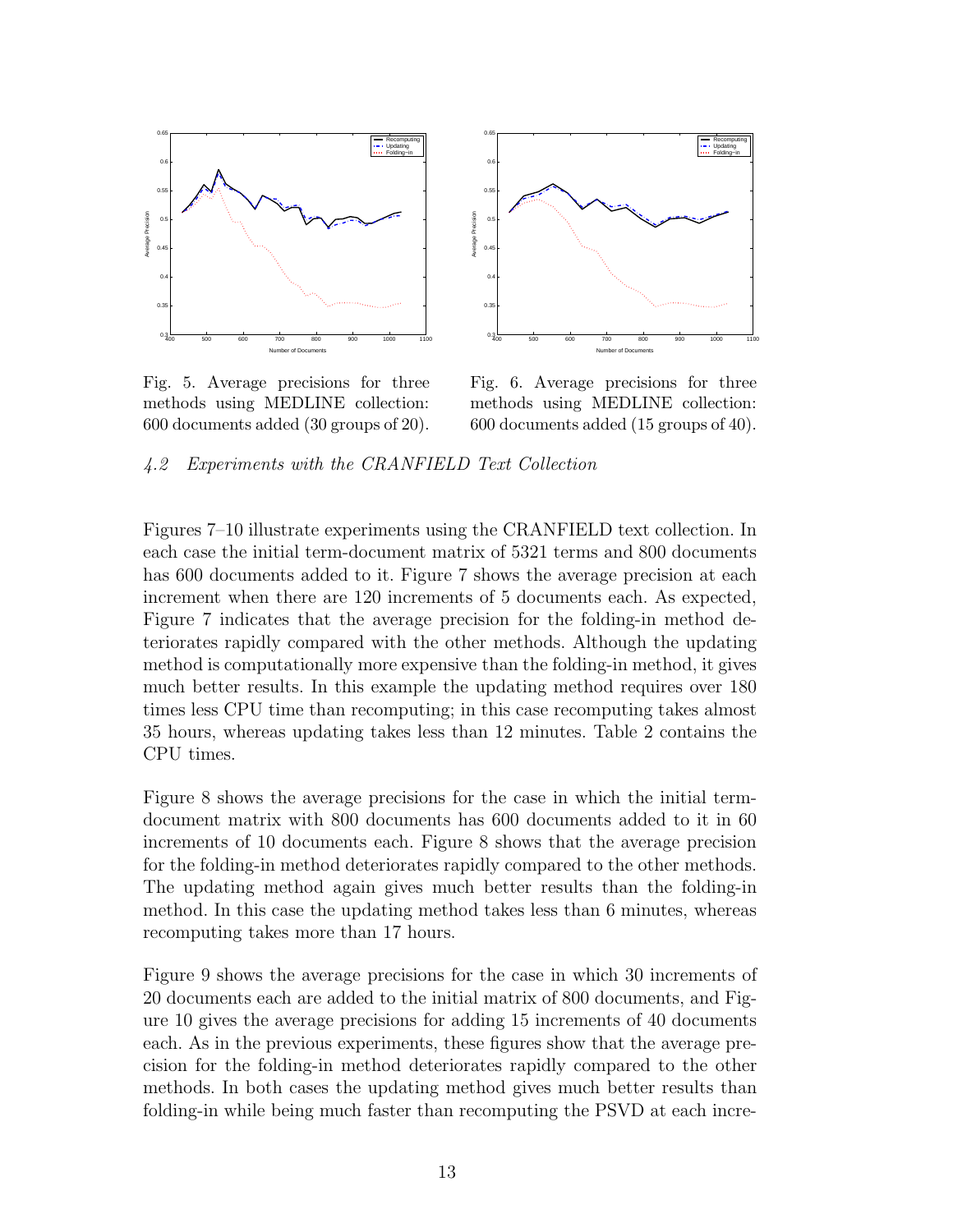ment. See Table 2 for CPU times.



Fig. 7. Average precisions for three methods using CRANFIELD collection: 600 documents added (120 groups of 5).



Fig. 8. Average precisions for three methods using CRANFIELD collection: 600 documents added (60 groups of 10).



Fig. 9. Average precisions for three methods using CRANFIELD collection: 600 documents added (30 groups of 20).



Fig. 10. Average precisions for three methods using CRANFIELD collection: 600 documents added (15 groups of 40).

| Method                | CPU time  | CPU time                                | CPU time         | CPU time         |
|-----------------------|-----------|-----------------------------------------|------------------|------------------|
|                       |           | Increments of $5 \mid$ Increments of 10 | Increments of 20 | Increments of 40 |
| Recomputing           | 125976.03 | 63530.89                                | 31303.54         | 15781.51         |
| Updating              | 689.80    | 353.29                                  | 216.81           | 102.00           |
| Folding-in<br>$T-1-0$ | 15.28     | 8.50                                    | 4.49             | 2.65             |

Table 2

CRANFIELD CPU times (seconds): 600 documents added: groups of 5, 10, 20, 40.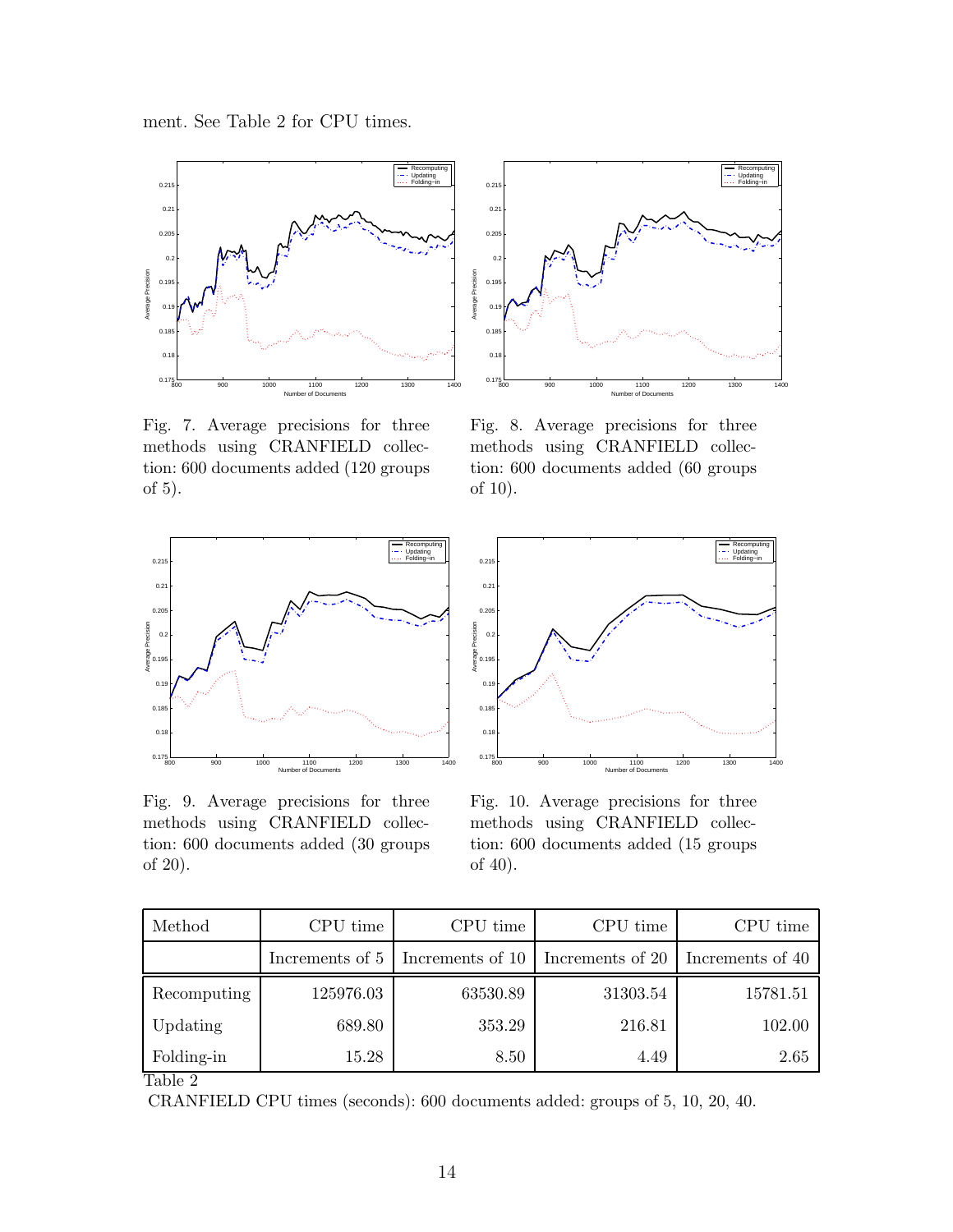# 5 Computing the PSVD using Updating Methods

Given the enormous size of both the Internet and many modern databases, it is common for a term-document matrix to be too large for the computation of its PSVD to be feasible with the available memory resources. In this case, using the updating method to compute the PSVD of the matrix is a viable alternative. The idea behind using the updating method to compute the PSVD of a matrix is very simple. The matrix is partitioned into manageable pieces (whose number and size depend on the available resources):  $A = [A_1, A_2, \cdots, A_j].$ The PSVD of  $A_1$  is computed using a traditional method, such as the built-in svds function in *Matlab*. This PSVD is then updated  $j - 1$  times using the document updating method and submatrices  ${\bf A}_2 \cdots {\bf A}_j$  in turn, to give an approximation to the PSVD of the original matrix A. A strategy similar to term updating can be used for matrices that must be partitioned vertically rather than horizontally. Note that for the first submatrix  $\mathbf{A}_1 \in \mathbb{R}^{m \times n}$ , it must be the case that  $\min(m, n) > k$ , where k is the number of singular values and singular vectors being computed. This is not a significant restriction in practice.

# 6 Experiments: Computing the PSVD using Updating Methods

In order to illustrate the accuracy of using the updating method to compute the PSVD in LSI, we compare the retrieval performance of an LSI implementation using this method with that of one which uses a traditional approach to computing the PSVD, in this case, the svds function in Matlab. In each case, we measure both the average precision and the CPU time. The same two document collections are used as in Section 4.

All of the experiments in this section are also run using Matlab Release 13 on an Ultra3 SunFire V880 (Solaris 8 operating system). In each experiment, we partition the term-document matrix for the whole text collection into an initial matrix and a number of additional submatrices. The initial matrix is incrementally enlarged by iteratively appending the submatrices, and the PSVD of each modified matrix is computed using the document updating method. In each case, the PSVD of the initial matrix is computed using the svds function for sparse matrices in *Matlab*. As before, for the MEDLINE text collection  $k = 125$ , and for the CRANFIELD text collection  $k = 300$ .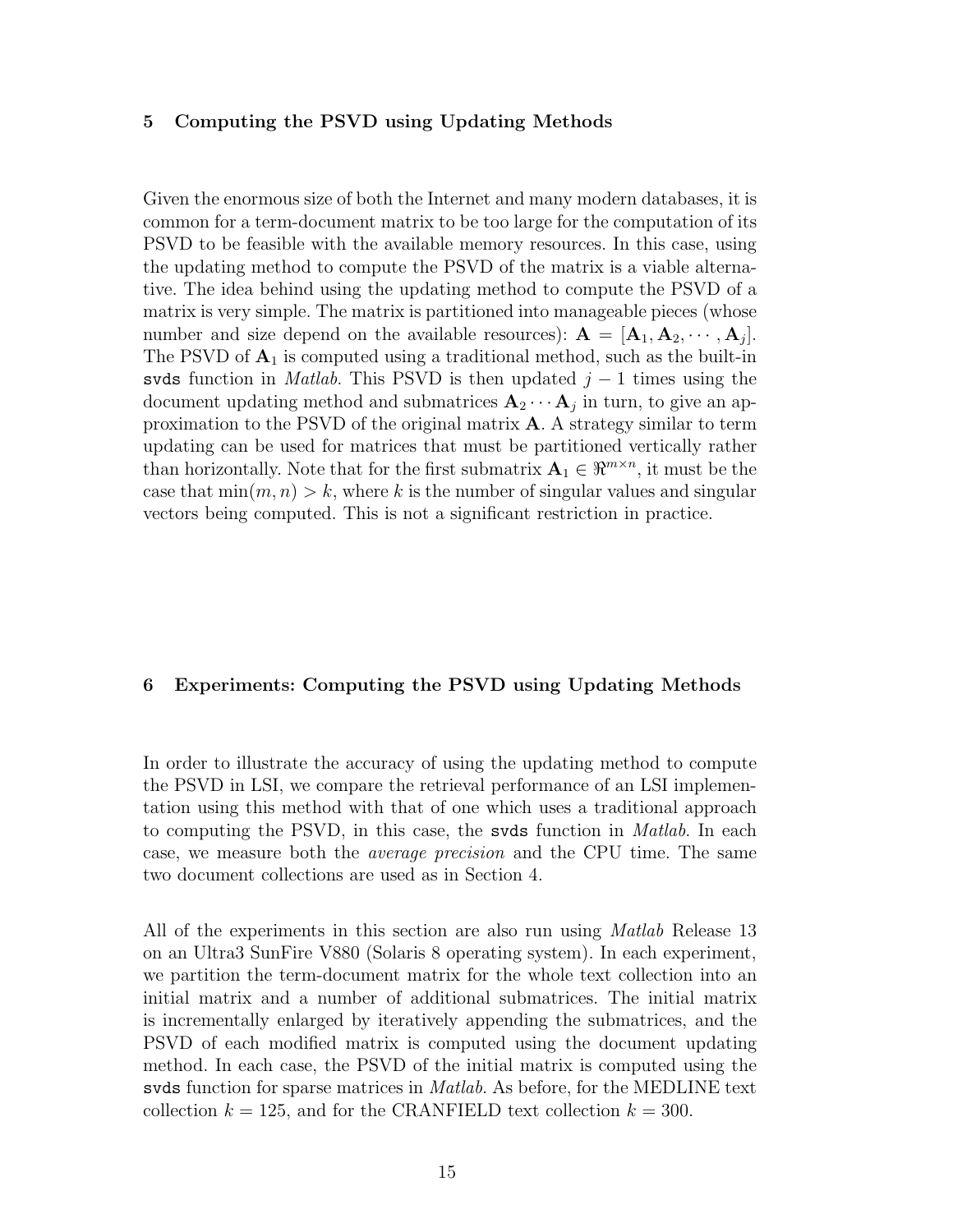# 6.1 Experiments with the MEDLINE Text Collection

Table 3 gives the CPU times and average precisions for experiments with the MEDLINE text collection. The first row of the table gives the CPU time and average precision for the base case in which the document updating method is not used; i.e. the PSVD of the entire term-document matrix is computed using the *Matlab* function svds, and then the average precision using LSI is recorded. The experiments for the remaining rows use the document updating method to compute the PSVD of the term-document matrix. We see that as the number of submatrices increases (i.e., the number of updates performed increases) the CPU time for the process decreases; at some point (depending on the size of  $k$ ) the overhead of the updating process causes the CPU times to increase as the number of partitions increases (see Section 6.2). The final row of the table shows a case in which the cost of the number of updates being performed outweighs the savings in performing updates on smaller submatrices, and thus the CPU time for performing 32 updates is slightly higher than that for performing only 16 updates. In other words, there is an optimal number of partitions somewhere between 16 and 32 updates. However, the break-even point at which updating becomes as expensive as computing the entire PSVD requires significantly more updates than are shown. Note that for these experiments, the average precision stays within 0.006, or 0.6% of that for the base case.

| Number of Updates | CPU time (sec.) | Average Precision |
|-------------------|-----------------|-------------------|
|                   | 107.68          | 51.28%            |
|                   | 155.08          | 51.87%            |
| $\overline{2}$    | 134.21          | 51.83%            |
| 4                 | 93.58           | 51.38%            |
| 8                 | 49.72           | 51.07%            |
| 16                | 45.59           | 51.62%            |
| 32                | 57.57           | 51.85%            |

Table 3

# 6.2 Experiments with the CRANFIELD Text Collection

Table 4 gives the CPU times and average precisions for experiments with the CRANFIELD text collection. The results are qualitatively the same as for the MEDLINE text collection; there is an optimal number of partitions between 8 and 16, and the break-even point requires significantly more updates than are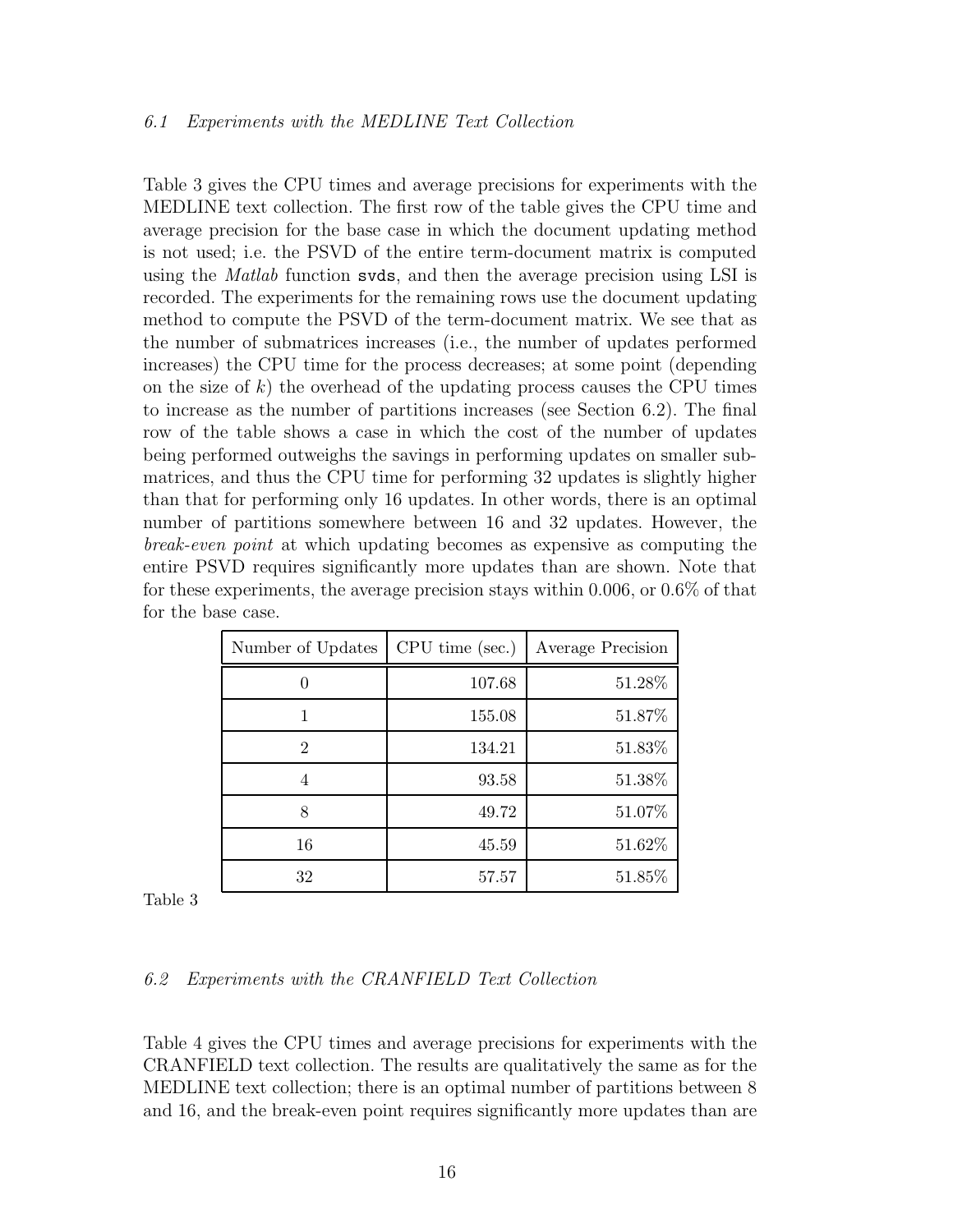| Number of Updates | CPU time (sec.) | Average Precision |
|-------------------|-----------------|-------------------|
|                   | 1132.70         | 20.57%            |
|                   | 971.69          | 20.57%            |
| 2                 | 741.90          | 20.62%            |
|                   | 329.95          | 20.56%            |
| 8                 | 316.21          | 20.40%            |
| 16                | 333.39          | 20.38%            |

shown. Note that the average precision for all the examples is within .0019, or 0.19% of that of the base case in the first row.

Table 4

# 7 Conclusion

Latent Semantic Indexing (LSI) is an information retrieval (IR) method that represents a text collection as a term-document matrix and uses the PSVD of the matrix to project the data into a lower-dimensional space. Because of the tremendous size of modern databases, such a term-document matrix can potentially be very large. Traditional methods of computing the PSVD are very expensive, and in a rapidly expanding environment the term-document matrix is altered often as new documents and terms are added. We have demonstrated that the PSVD updating methods proposed by Zha and Simon [13] are effective in a dynamic environment in which there are many small updates made to the term-document matrix. This method of updating the PSVD achieves similar average precision to recomputing the PSVD, using only a fraction of the computation time. We have also demonstrated that the same updating methods may be used to compute the PSVD of a matrix by partitioning the matrix into submatrices, computing the PSVD of the first submatrix using a traditional method, and then using a PSVD updating method to iteratively update this PSVD to form the PSVD of the original matrix. This technique can offer savings in both memory resources and computation time, compared with using a traditional PSVD method, without compromising the accuracy of the results.

# References

[1] R. A. Baeza-Yates, R. Baeza-Yates, and B. Ribeiro-Neto. Modern Information Retrieval. Addison-Wesley Longman Publishing Co., Inc., 1999.